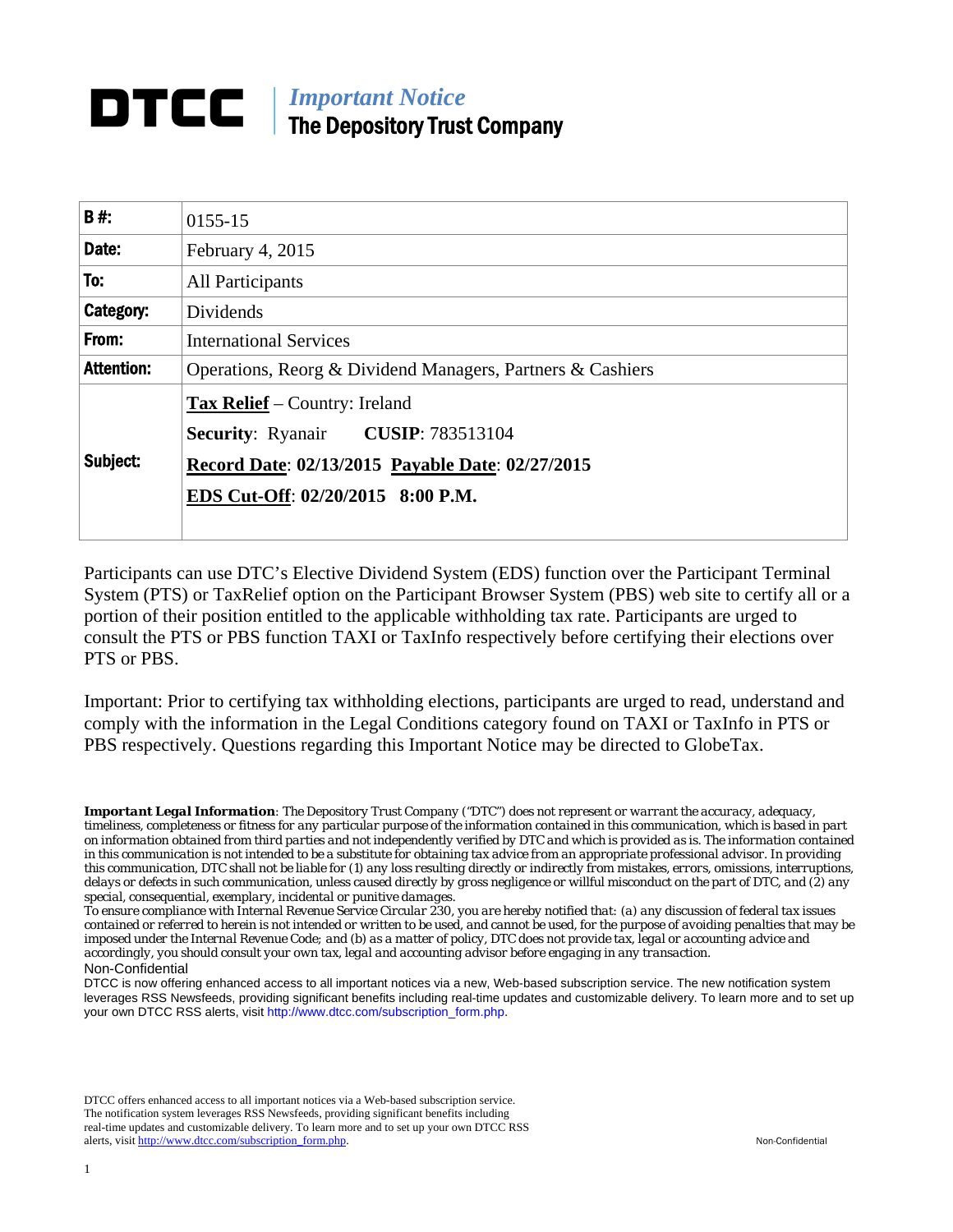

**RYANAIR** has announced a cash dividend. BNY Mellon acts as the sole Depositary for the company's American Depositary Receipt ("DR") program.

Participants can use DTC's Elective Dividend System (EDS) function over the Participant Terminal System (PTS) or Tax Relief option on the Participant Browser System (PBS) web site to certify all or a portion of their position entitled to the applicable withholding tax rate. Use of EDS will permit entitlement amounts to be paid through DTC. By electing, Participants agree to the Agreements, Representations and Indemnification below.

On Depositary Receipt Pay Date, all U.S. resident holders may elect to receive this dividend exempt from Irish withholding tax of 20% provided they meet certain criteria. Non-U.S. residents or U.S. residents who do not meet the criteria will receive the dividend net of the full 20% Irish withholding tax with the ability to reclaim as outlined in the Long Form Eligibility Matrix.

#### **DIVIDEND EVENT DETAILS**

| <b>COUNTRY OF</b><br><b>ISSUANCE</b>                                          | <b>IRELAND</b>    |
|-------------------------------------------------------------------------------|-------------------|
| <b>ISSUE</b>                                                                  | <b>RYANAIR</b>    |
| <b>CUSIP#</b>                                                                 | 783513104         |
| <b>DEPOSITARY</b>                                                             | <b>BNY MELLON</b> |
| <b>DEPOSITARY RECEIPT</b><br><b>RECORD DATE</b>                               | February 13, 2015 |
| <b>DEPOSITARY RECEIPT</b><br>PAY DATE                                         | February 27, 2015 |
| <b>DEPOSITARY RECEIPT</b><br><b>GROSS DIVIDEND RATE</b><br><b>ON PAY DATE</b> | TBA               |
| <b>ORD GROSS DIVIDEND</b><br><b>RATE ON PAY DATE</b>                          | <b>EUR 0.375</b>  |
| <b>RATIO</b>                                                                  | 5 ORD: 1 DR       |
| <b>STATUTORY WHT RATE</b>                                                     | 20%               |

| <b>FEES AND DEADLINES</b>         |                                            |                                 |                                                    |                                                             |                                                                |
|-----------------------------------|--------------------------------------------|---------------------------------|----------------------------------------------------|-------------------------------------------------------------|----------------------------------------------------------------|
| <b>FILING</b><br><b>METHOD</b>    | <b>BATCH</b>                               | <b>PAYMENT</b><br><b>METHOD</b> | <b>DEPOSITARY</b><br><b>FEE</b>                    | <b>MINIMUM FEE PER</b><br><b>BENEFICIAL</b><br><b>OWNER</b> | <b>EDS ELECTIONS MUST BE</b><br><b>MADE BY (ALL TIMES EST)</b> |
| <b>RELIEF AT</b><br><b>SOURCE</b> | <b>PAYMENT ON PAY</b><br><b>DATE</b>       | <b>VIA DTC</b>                  | Up to \$0.005 per<br>Depositary<br>Receipt ("DR")  | \$0                                                         | February 20, 2015; 8:00 P.M.                                   |
| <b>LONG FORM</b>                  | <b>POST-EDS PROCESS:</b><br><b>ONGOING</b> | <b>CHECK</b>                    | Up to \$0.0075<br>per Depositary<br>Receipt ("DR") | \$25.00                                                     | December 15, 2018; 5:00<br>P.M.                                |

**Agreements, Representations and Indemnification** 

We hereby agree that this tax relief assistance service is wholly voluntary and discretionary and outside the terms and conditions of any applicable deposit agreement. We hereby accept and agree to pay the fees of BNY Mellon of up to \$0.005 per Depositary Receipt for Relief at Source or up to \$0.0075 per Depositary Receipt for the Long Form and any other charges, fees or expenses payable by or due to BNY Mellon or its agents, including any custodian, in connection with the tax reclaim process, or to tax authorities or regulators (which fees, charges or expenses may be deducted from the dividend or any other distribution or by billing or otherwise in BNY Mellon's discretion). We hereby agree that any such fees, charges or expenses may be due and payable whether or not a successful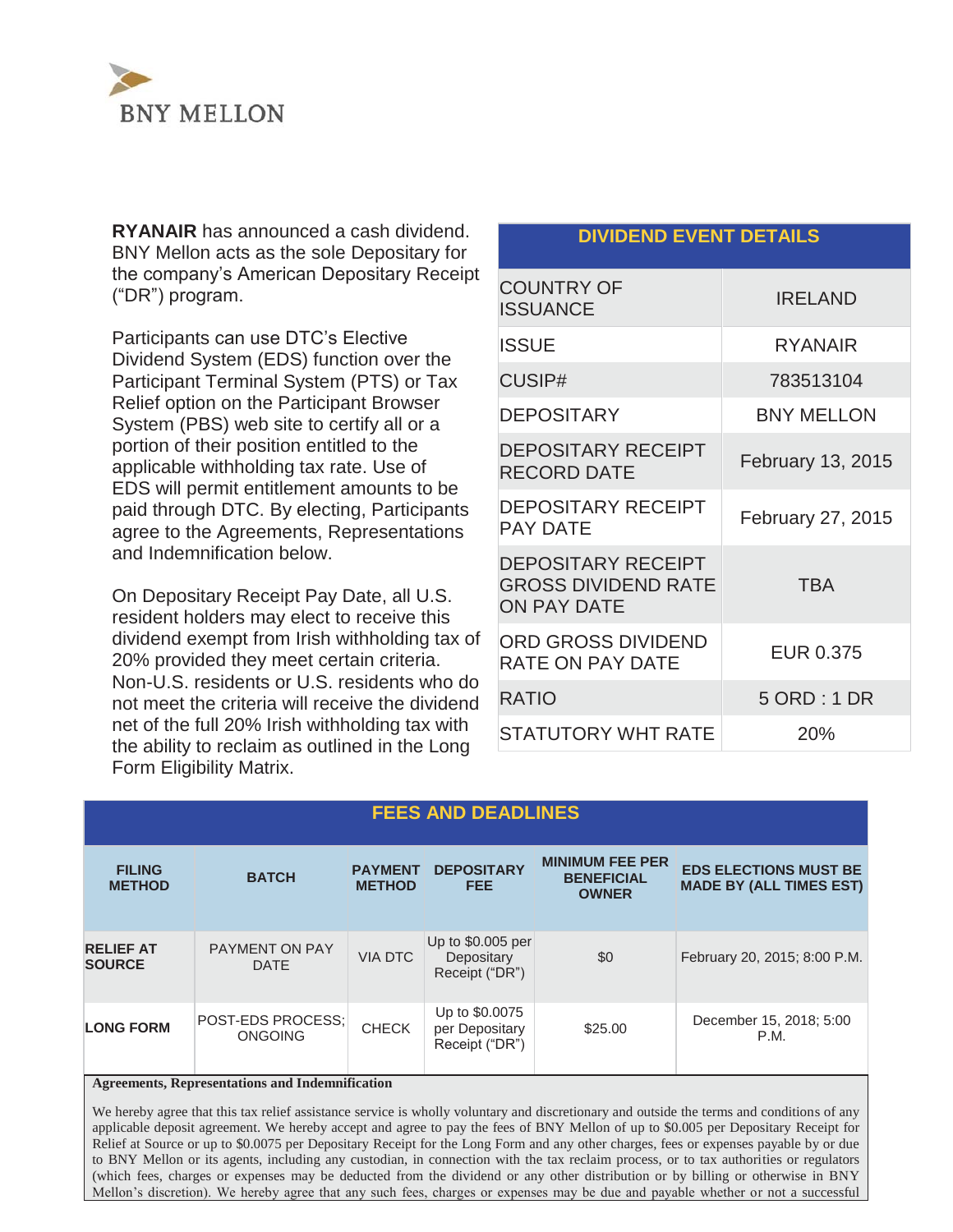reduction in rate or reclamation is obtained. We hereby acknowledge that fees paid to BNY Mellon may be shared with its agents and affiliates.

We hereby agree that in addition to statutory and documentation requirements, and the deduction of fees, tax relief benefits will be subject to review and approval by the applicable custodian and tax regulators, and that BNY Mellon is not providing any legal, tax, accounting or other professional advice on these matters and has expressly disclaimed any liability whatsoever for any loss howsoever arising from or in reliance hereto.

We certify that to the best of our knowledge that each of the beneficial owners identified are eligible for the preferential rates as stated and we declare that we have performed all the necessary due diligence to satisfy ourselves as to the accuracy of the information submitted to us by these beneficial owners.

We will be fully liable for any and all claims, penalties and / or interest, including without limitation, any foreign exchange fluctuations associated therewith. BNY Mellon shall not be liable for the failure to secure any refund. In consideration of the assistance of BNY Mellon and the custodian in processing such claims, we expressly agree that BNY Mellon and its agents or affiliates shall not have any liability for, and we shall indemnify, defend and hold each of BNY Mellon and its agents and affiliates harmless from and against, any and all loss, liability, damage, judgment, settlement, fine, penalty, demand, claim, cost or expense (including without limitation fees and expenses of defending itself or enforcing this agreement) arising out of or in connection herewith.

| <b>RELIEF AT SOURCE ("EDS") ELIGIBILITY MATRIX</b> |                     |                                                              |                                         |  |
|----------------------------------------------------|---------------------|--------------------------------------------------------------|-----------------------------------------|--|
| <b>RATE</b><br><b>DESCRIPTION</b>                  | <b>RECLAIM RATE</b> | <b>ELIGIBLE RESIDENTS</b>                                    | <b>DOCUMENTATION</b><br><b>REQUIRED</b> |  |
| <b>UNFAVORABLE 20%</b>                             | 0%                  | NON-TREATY COUNTRIES & NON-US RELEVANT<br><b>TERRITORIES</b> | <b>NONE</b>                             |  |
| <b>EXEMPT</b><br>$0\%$                             | 20%                 | <b>U.S. RESIDENT ENTITIES</b>                                | <b>NONE</b><br>(SEE NOTE)               |  |

Participating in Relief At Source is wholly voluntary and discretionary, however, it is the only way to obtain the reduced withholding tax rate on the payable date.

## **REQUIREMENTS FOR EXEMPT ELECTIONS**

| <b>ELECTION CATEGORY</b> | <b>DESCRIPTION / CLARIFICATION</b>                                                                                                                                                                                                                                                                                                                                                   |
|--------------------------|--------------------------------------------------------------------------------------------------------------------------------------------------------------------------------------------------------------------------------------------------------------------------------------------------------------------------------------------------------------------------------------|
| <b>U.S. RESIDENTS</b>    | The direct beneficial owner of the shares to be paid at the exempt rate has a valid U.S. address<br>on the participant's books and records on the record date. The participant is not required to<br>provide a U.S. Certification of Residence (Form 6166) but must have a valid U.S. address on<br>their books which has been certified by the beneficial owner through a W-9 Form. |

## **Special Notes on U.S. Entities That Are Ineligible To Claim Through EDS**

U.S. Partnerships and Trusts are entitled for tax relief via EDS as follows:

## U.S. PARTNERSHIPS

For Irish Dividend Withholding Tax (DWT) purposes, a partnership is viewed as a U.S. resident only to the extent that all of the partnership's underlying partners are U.S. residents. If all partners are U.S. residents, the partnership is entitled to exemption from DWT. If at least one partner is not a U.S. resident, no part of the partnership's position is entitled to exemption from DWT.

Withholding rate with Participant EDS certification for partnerships whose partners are all U.S. residents: 0%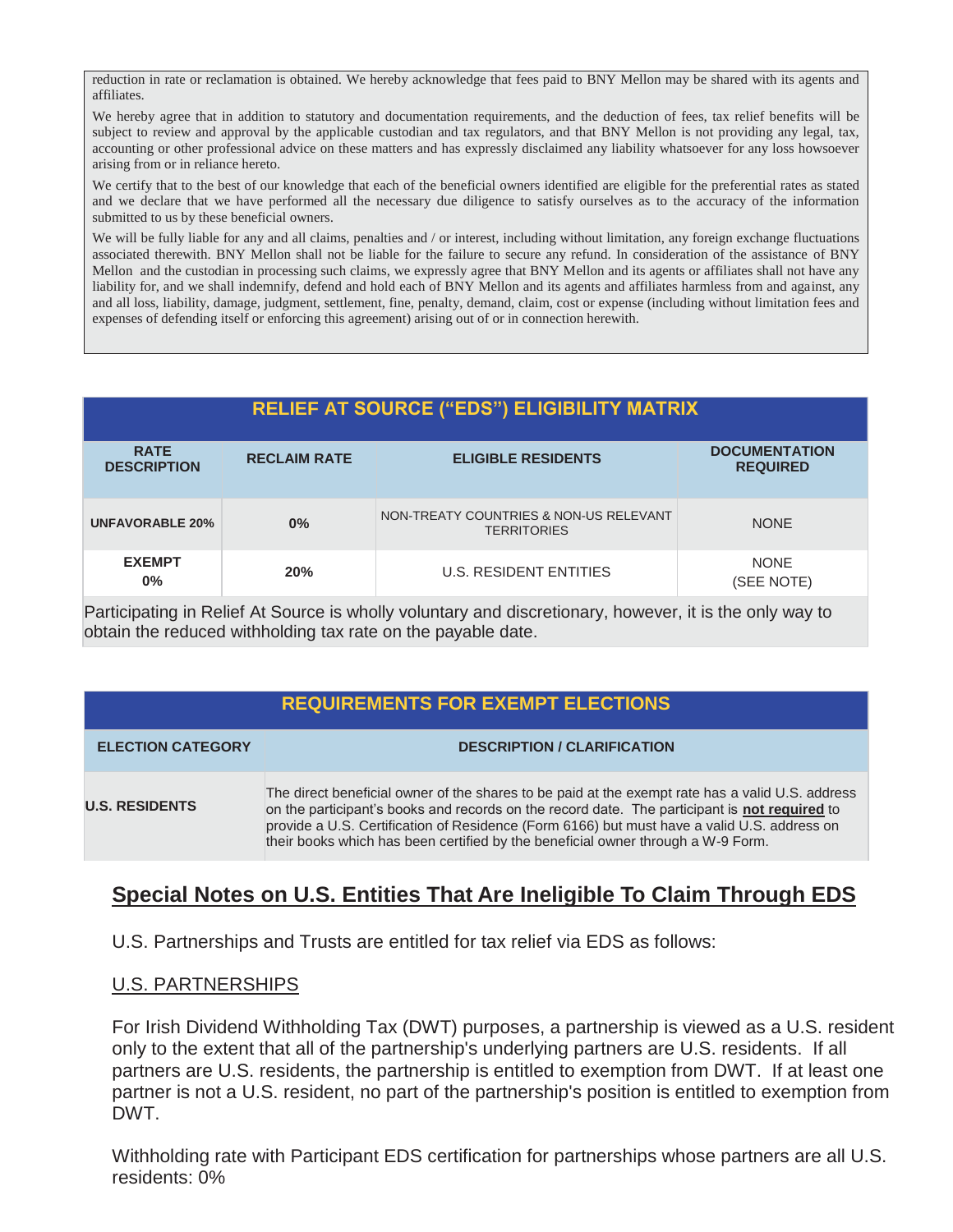Withholding rate without Participant EDS certification and for partnerships with at least 1 partner that is not a U.S. resident: 20%

In instances where the partnership has been taxed at source, the partnership (or a qualifying partner) may apply for a refund via a long form claim. For information on the requirements for filing such a claim, please contact BNY Mellon.

## U.S. TRUSTS

Taxable Trusts (for Irish Dividend Withholding Tax (DWT) purposes, "discretionary trusts"): If a trust is taxable at the entity level and is able to obtain an IRS Form 6166 at the level of the trust, it is entitled to exemption from DWT.

Non-taxable trusts (for Irish Dividend Withholding Tax (DWT) purposes, "non-discretionary trusts"): If a trust is not taxable at the entity level, eligibility for exemption from DWT depends on the residency of its underlying beneficiaries. If all beneficiaries are U.S. residents, the partnership is entitled to exemption from DWT. If at least one beneficiary is not a U.S. resident, no part of the trust's position is entitled to exemption from DWT and the trust's entire position is subject to the statutory rate of Dividend Withholding Tax.

Withholding rate with Participant EDS certification for taxable trusts and non-taxable trusts whose beneficiaries are all U.S. residents: 0%

Withholding rate without Participant EDS certification and for Non-taxable trusts with at least 1 non-U.S. resident: 20%

\*NOTE: The DWT provisions are set out in the (Irish) Taxes Consolidation Act 1997, Sections 172A-172M, as modified by changes therein contained in the (Irish) Finance Bill 2000, Sections 26 to 29.

A dividend withholding tax ("DWT") of 20% applies to dividends paid by Republic of Ireland companies from April 6, 1999, however, in the case of DR holders such dividends may be paid at gross, (i.e. without deduction of DWT) where the underlying DR holder's address is:

A United States address on the register of DR maintained by a United States Depositary Bank. BNY Mellon acts as "Depositary Bank" (and acts as "Qualified Intermediary" as defined in Irish legislation\*).

A United States address on the records of a specified intermediary, located in the United States, of the Depositary Bank, through which the dividend is paid. (DTC acts as "Specified Intermediary" as defined in Irish legislation\*).

To ensure that underlying DR holders with U.S. addresses receive their Ryanair dividends gross please notify DTC, via EDS, no later than **February 20, 2015**, as to the declaration of the DR amount representing Exempt and Liable DR holders of record date **February 13, 2015**.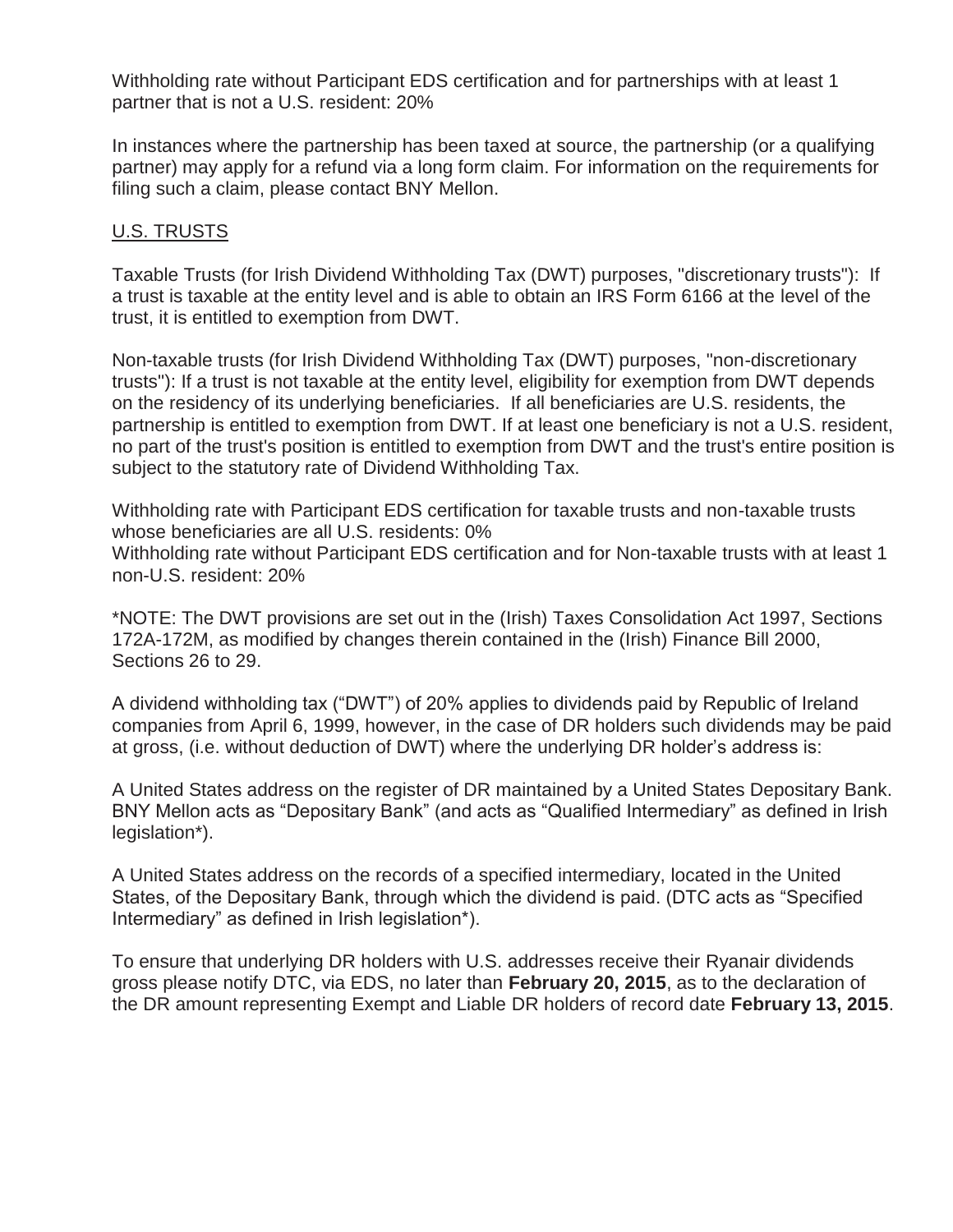|                                                                 |                               | <b>LONG FORM ELIGIBILITY MATRIX</b>                                                                                                                                                                                                                                                                                                                                                                                                                                                                                                                                                                                                                                                                                                                                                                            |                                                                                                                                                                                                              |
|-----------------------------------------------------------------|-------------------------------|----------------------------------------------------------------------------------------------------------------------------------------------------------------------------------------------------------------------------------------------------------------------------------------------------------------------------------------------------------------------------------------------------------------------------------------------------------------------------------------------------------------------------------------------------------------------------------------------------------------------------------------------------------------------------------------------------------------------------------------------------------------------------------------------------------------|--------------------------------------------------------------------------------------------------------------------------------------------------------------------------------------------------------------|
| <b>RATE</b><br><b>DESCRIPTION</b>                               | <b>RECLAIM</b><br><b>RATE</b> | <b>ELIGIBLE RESIDENTS</b>                                                                                                                                                                                                                                                                                                                                                                                                                                                                                                                                                                                                                                                                                                                                                                                      | <b>DOCUMENTATION REQUIRED</b>                                                                                                                                                                                |
| <b>EXEMPT U.S.</b><br>$0\%$                                     | 20%                           | <b>U.S. RESIDENT ENTITIES</b><br>(CLAIMED UNFAVORABLE THROUGH EDS)                                                                                                                                                                                                                                                                                                                                                                                                                                                                                                                                                                                                                                                                                                                                             | <b>1. COVER LETTER</b><br>2. DTC PARTICIPANT POWER<br>OF ATTORNEY                                                                                                                                            |
| <b>EXEMPT</b><br><b>NON-U.S.**</b><br>0%                        | 20%                           | ALBANIA, ARMENIA, AUSTRALIA, AUSTRIA,<br>BAHRAIN, BELARUS, BELGIUM, BOSNIA &<br>HERZEGOVINA, BOTSWANA, BULGARIA, CANADA,<br>CHILE, CHINA, CROATIA, CYPRUS, CZECH<br>REPUBLIC, DENMARK, EGYPT, ESTONIA,<br>ETHIOPIA, FINLAND, FRANCE, GEORGIA,<br>GERMANY, GREECE, HONG KONG, HUNGARY,<br>ICELAND, INDIA, ISRAEL, ITALY, JAPAN, KOREA,<br>KUWAIT, LATVIA, LITHUANIA, LUXEMBOURG,<br>MACEDONIA, MALAYSIA, MALTA, MEXICO,<br>MOLDOVA, MONTENEGRO, MORROCO, THE<br>NETHERLANDS, NEW ZEALAND, NORWAY,<br>PAKISTAN, PANAMA, POLAND, PORTUGAL,<br>QATAR, ROMANIA, RUSSIA, SAUDI ARABIA,<br>SERBIA, SINGAPORE, SLOVAK REPUBLIC,<br>SLOVENIA, SOUTH AFRICA, SPAIN, SWEDEN,<br>SWITZERLAND, THAILAND, THE REPUBLIC OF<br>TURKEY, UKRAINE, UNITED ARAB EMIRATES,<br>UNITED KINGDOM, UZBEKISTAN, VIETNAM,<br><b>ZAMBIA</b> | 1. COVER LETTER<br>2. DTC PARTICIPANT POWER<br>OF ATTORNEY<br>3. BENEFICIAL OWNER<br>POWER OF ATTORNEY<br>4. DIVIDEND WITHHOLDING<br>TAX REFUND CLAIM FORM<br>5. COMPOSITE NON-<br><b>RESIDENT V2 FORM</b>   |
| <b>EXEMPT</b><br><b>ELIGIBLE IRISH</b><br><b>ENTITIES</b><br>0% | 20%                           | IRISH RESIDENT COMPANIES, PENSION<br>SCHEMES, QUALIFYING EMPLOYEE SHARE<br>OWNERSHIP TRUSTS, COLLECTIVE INVESTMENT<br>UNDERTAKINGS OR CHARITIES                                                                                                                                                                                                                                                                                                                                                                                                                                                                                                                                                                                                                                                                | <b>1. COVER LETTER</b><br>2. DTC PARTICIPANT POWER<br>OF ATTORNEY<br>3. BENEFICIAL OWNER<br>POWER OF ATTORNEY<br>4. DIVIDEND WITHHOLDING<br>TAX REFUND CLAIM FORM<br>5. COMPOSITE RESIDENT V3<br><b>FORM</b> |

## **DESCRIPTION OF VARIOUS LONG FORM DOCUMENTATION**

| <b>DOCUMENT NAME</b>                                          | <b>DESCRIPTION</b>                                                                                                                                                                                                                                                                            | <b>ORIGINAL /</b><br><b>COPY</b> | <b>SIGNATURE REQUIREMENT</b>                       |
|---------------------------------------------------------------|-----------------------------------------------------------------------------------------------------------------------------------------------------------------------------------------------------------------------------------------------------------------------------------------------|----------------------------------|----------------------------------------------------|
| <b>COVER LETTER</b><br>(APPENDIX A)                           | Cover letter required for all long form claims                                                                                                                                                                                                                                                | ORIGINAL                         | DTC PARTICPANT                                     |
| <b>DWT REFUND</b><br><b>CLAIM FORM</b>                        | Claim for repayment of Irish tax on dividends form.                                                                                                                                                                                                                                           | <b>ORIGINAL</b>                  | DTC PARTICPANT OR FINAL<br><b>BENEFICIAL OWNER</b> |
| <b>NON-RESIDENT V2</b><br><b>FORM</b>                         | Irish dividend withholding tax exemption declaration<br>form for non-U.S relevant territory beneficial owners.<br>This form needs to be certified by the beneficial<br>owner's local tax office for non-U.S. entities.                                                                        | <b>ORIGINAL</b>                  | DTC PARTICPANT OR FINAL<br><b>BENEFICIAL OWNER</b> |
| <b>COMPOSITE</b><br><b>RESIDENT V3</b><br><b>FORM</b>         | Irish dividend withholding tax exemption declaration<br>form for eligible Irish beneficial owners.                                                                                                                                                                                            | <b>ORIGINAL</b>                  | DTC PARTICPANT OR FINAL<br><b>BENEFICIAL OWNER</b> |
| <b>BENEFICIAL</b><br><b>OWNER POWER</b><br><b>OF ATTORNEY</b> | A document issued by the beneficial owner to the DTC<br>Participant if the Participant is signing the Dividend<br>Withholding Tax Refund Claim Form or Composite<br>Non-Resident V2 form on behalf of the beneficial<br>owner. This document must be on the beneficial<br>owner's letterhead. | <b>COPY</b>                      | <b>FINAL BENEFICIAL OWNER</b>                      |
| <b>POWER OF</b><br><b>ATTORNEY</b><br>(APPENDIX B)            | DTC PARTICIPANT A document issued by the DTC Participant to the<br>Depositary authorizing the Depositary to file the long<br>form reclaim and receive payment on the Participant's<br>behalf. This document must be on letterhead.                                                            | COPY                             | DTC PARTICIPANT                                    |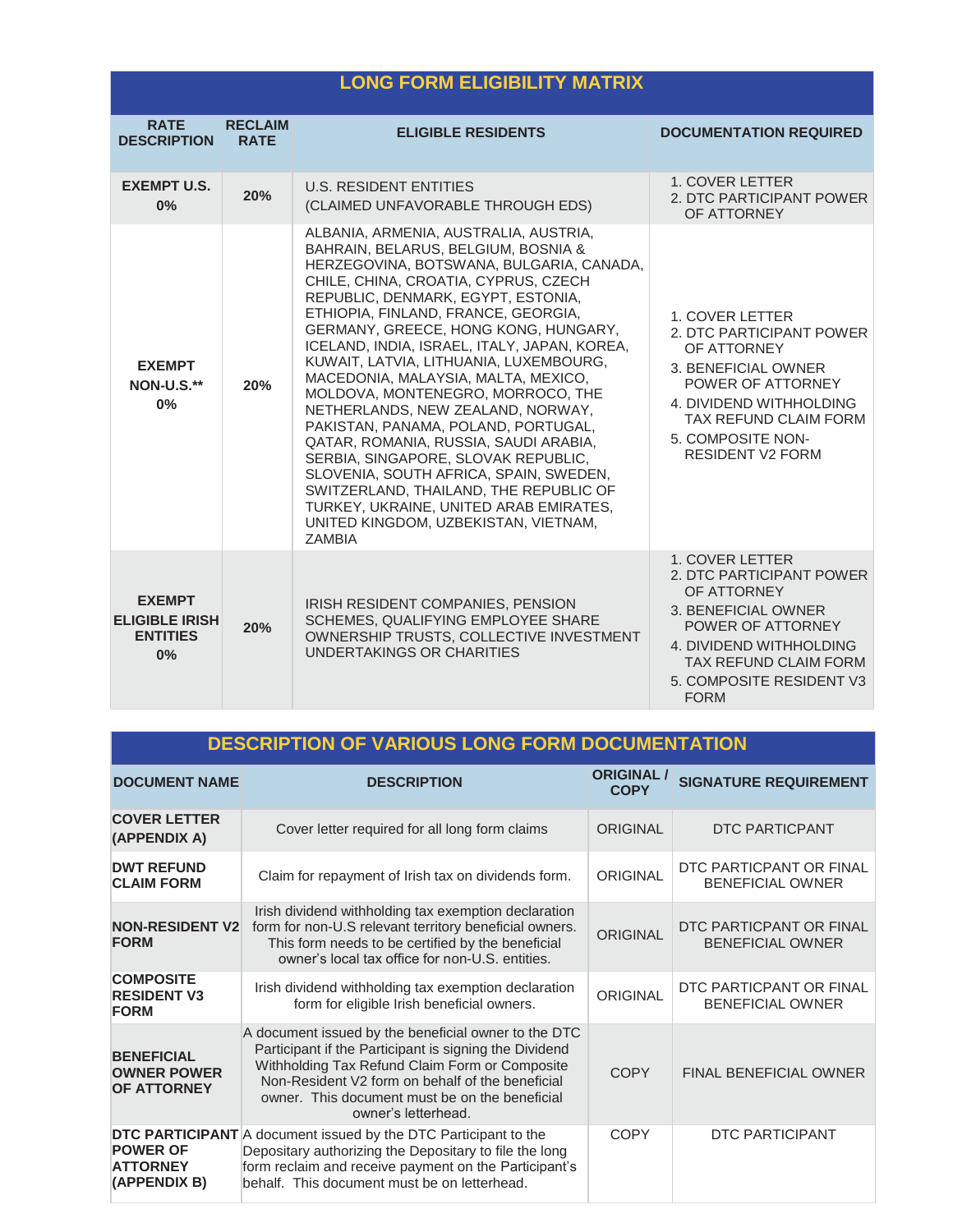|                            | <b>CONTACT DETAILS</b>                              |
|----------------------------|-----------------------------------------------------|
| PRIMARY CONTACT            | <b>APRIL RICHLAND</b>                               |
| DOMESTIC PHONE (U.S.)      | 1-800-915-3536                                      |
| DOMESTIC FAX (U.S.)        | 1-800-985-3536                                      |
| <b>INTERNATIONAL PHONE</b> | 1-212-747-9100                                      |
| INTERNATIONAL FAX          | 1-212-747-0029                                      |
| <b>EMAIL ADDRESS</b>       | APRIL_RICHLAND@GLOBETAX.COM                         |
| <b>COMPANY</b>             | <b>GLOBETAX AS AGENT FOR BNY MELLON</b>             |
| <b>STREET ADDRESS</b>      | 90 BROAD STREET, 16TH FLOOR<br>ATTN: APRIL RICHLAND |
| CITY/STATE/ZIP             | NEW YORK, NY 10004                                  |
| ADDITIONAL CONTACTS        | <b>GINA GIANNOU</b>                                 |

# **ESP**

**powered by GLOBETAX** 

BNY Mellon offers ESP powered by GlobeTax, which allows for the secure and simplified transfer of beneficial owner level data from the Participant to BNY Mellon, and creates applicable documentation on the Participant's behalf. These claims should be submitted through the following website:

https://esp.globetax.com

Please use the above contact information if you have any questions about this process.

This system is available for At Source, Quick Refund, and Long Form claims.

| <b>FREQUENTLY ASKED QUESTIONS (FAQs)</b>                                                           |                                                                                                                                                                                                                                                                                                                                                                               |  |  |  |
|----------------------------------------------------------------------------------------------------|-------------------------------------------------------------------------------------------------------------------------------------------------------------------------------------------------------------------------------------------------------------------------------------------------------------------------------------------------------------------------------|--|--|--|
| <b>QUESTION</b>                                                                                    | <b>ANSWER</b>                                                                                                                                                                                                                                                                                                                                                                 |  |  |  |
| WHAT IS THE DIFFERENCE BETWEEN THE V2<br>FORMS A. B. AND C AND WHICH ONE NEEDS TO BE<br>COMPLETED? | THE V2 FORMS A, B, AND C EACH PERTAIN TO DIFFERENT<br>ENTITY TYPES AND SHOULD BE SELECTED BASED ON THE<br>STRUCTURE OF THE FINAL BENEFICIARY, QUALIFYING<br>NON-RESIDENT INDIVIDUALS MUST USE THE V2A,<br>QUALIFYING NON-RESIDENT COMPANIES MUST USE THE<br>V2B, AND ALL OTHER QUALIFYING NON-RESIDENT<br>PERSONS (NOT BEING AN INDIVIDUAL OR A COMPANY)<br>MUST USE THE V2C. |  |  |  |
| CAN I SUBMIT A TRUST AGREEMENT IN LIEU OF A<br>POA SIGNED BY THE BENEFICIAL OWNER?                 | YES, BUT A LIMITED POA SIGNED BY THE PARTICIPANT<br>MUST BE ACCOMPANIED BY THE TRUST AGREEMENT.                                                                                                                                                                                                                                                                               |  |  |  |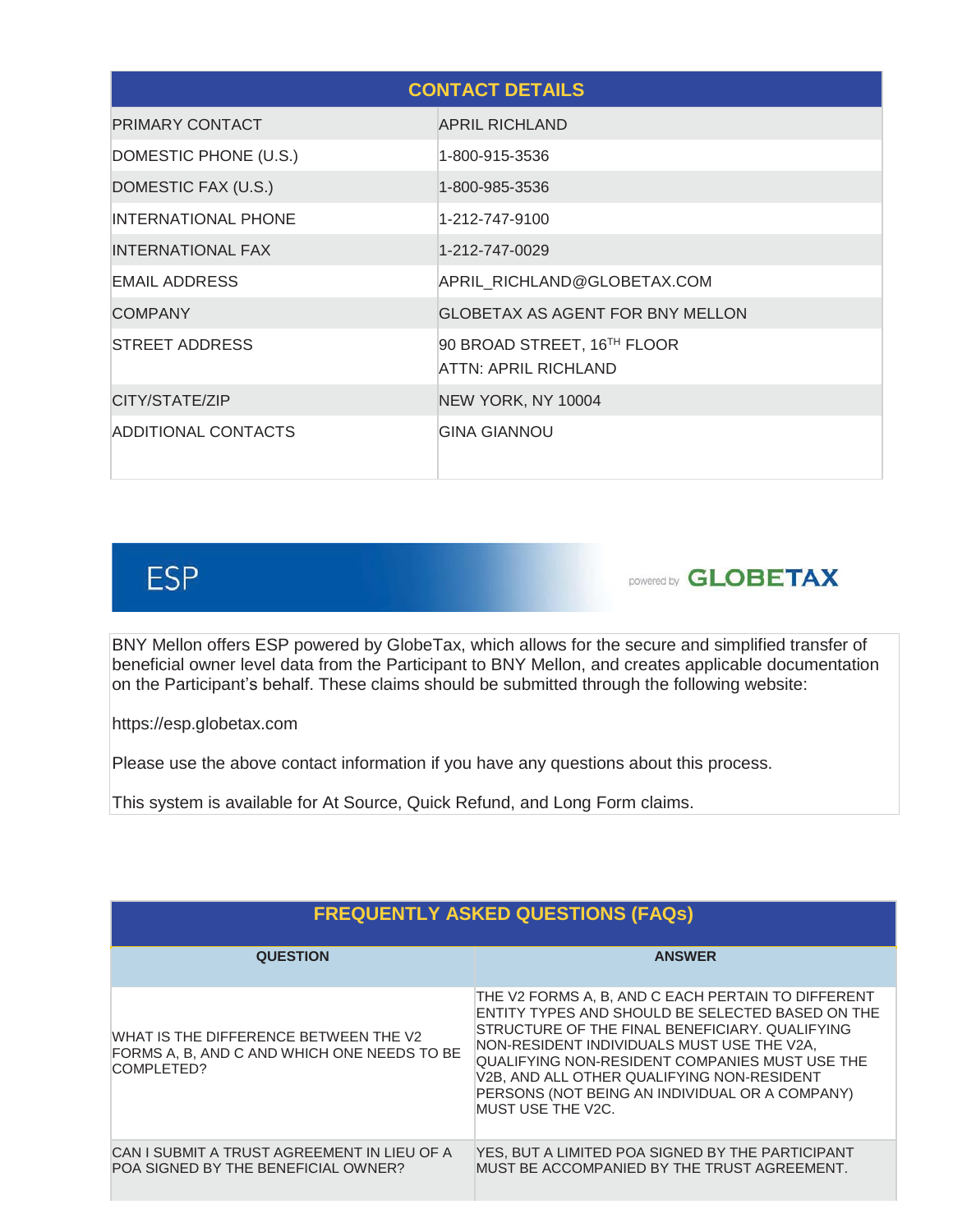| HOW LONG DOES IT TAKE FOR LONG FORM<br>CLAIMS TO BE PAID?                                                            | WE ESTIMATE IT TAKES 4 MONTHS FOR LONG FORM<br><b>CLAIMS TO BE PAID.</b>                                                                                                                                                                                                                                                                                                                                                                                                                                                                                                                                                                                                                                              |
|----------------------------------------------------------------------------------------------------------------------|-----------------------------------------------------------------------------------------------------------------------------------------------------------------------------------------------------------------------------------------------------------------------------------------------------------------------------------------------------------------------------------------------------------------------------------------------------------------------------------------------------------------------------------------------------------------------------------------------------------------------------------------------------------------------------------------------------------------------|
| DOES THE LONG FORM PROCESS HAVE A<br>MINIMUM POSITION REQUIRMENT PER<br><b>BENEFICIAL OWNER?</b>                     | NO, THERE IS A MINIMUM FEE OF \$25 PER BENEFICIAL<br>OWNER WHICH MAY BE WAIVED ON AN EXCEPTIONAL<br>BASIS FOR CLIENTS RECLAIMING LESS THAN \$50. IN SUCH<br>INSTANCES A FEE OF 50% OF THE RECLAIMED AMOUNT<br>WILL BE APPLIED.                                                                                                                                                                                                                                                                                                                                                                                                                                                                                        |
| WHAT IS THE STATUTE OF LIMITATIONS FOR<br><b>FILING IRISH RECLAIMS?</b>                                              | IT IS 4 YEARS FROM THE END OF THE YEAR IN WHICH THE<br>DIVIDEND WAS PAID., CLAIMS RECEIVED AFTER OUR<br>SUBMISSION DEADLINE WILL BE FILED ON A BEST EFFORT<br>BASIS.                                                                                                                                                                                                                                                                                                                                                                                                                                                                                                                                                  |
| WHAT HAPPENS IF THE PARTICIPANT DOES NOT<br>MAKE AN EDS ELECTION WITHIN THE SPECIFIED<br><b>EDS ELECTION WINDOW?</b> | ALL SHARES WILL BE WITHHELD AT THE 20% TAX RATE, YOU<br>WILL HAVE AN OPPORTUNITY TO FILE LONG FORM IF THIS<br><b>TRANSPIRES.</b>                                                                                                                                                                                                                                                                                                                                                                                                                                                                                                                                                                                      |
| WILL BNY MELLON ACCEPT CLAIMS FILED DIRECTLY<br>TO THEM BY THE BENEFICIAL OWNERS?                                    | BNY MELLON ONLY ACCEPTS CLAIMS FILED BY THE DTC<br>PARTICIPANT WHO WAS HOLDING THE SECURITIES<br>THROUGH DTC AND ONLY TO THE EXTENT THAT DTC HAS<br>REPORTED THESE HOLDINGS TO US AS VALID RECORD<br>DATE HOLDINGS. BENEFICIAL OWNERS ARE REQUIRED TO<br>FILE THEIR CLAIMS THROUGH THE CUSTODY CHAIN TO THE<br>DTC PARTICIPANT OF RECORD. ALL CLAIMS NOT RECEIVED<br>DIRECTLY FROM THE DTC PARTICIPANT WILL BE RETURNED<br>TO THE BENEFICIAL OWNER.                                                                                                                                                                                                                                                                   |
| IS THE PROCESS FOR TAX RELIEF OFFERED BY<br>BNY MELLON AN OPTIONAL PROCESS?                                          | YES, THIS IS A DISCRETIONARY, OPTIONAL SERVICE,<br>HOWEVER, IN THE IRISH MARKET; THE IRISH REVENUE<br>COMMISSIONERS WILL NOT ACCEPT CLAIMS FROM ANYONE<br>EXCEPT BNY MELLON WITHOUT A PROPER CERTIFICATION<br>OF PAYMENT ISSUED BY BNY MELLON WHICH VALIDATES<br>THE RECORD DATE POSITIONS CLAIMED. CLAIMS SUCH AS<br>CLAIMS FILED UNDER A EUROPEAN COURT OF JUSTICE<br>("ECJ") RULING MAY BE FILED DIRECTLY TO THE IRISH<br>REVENUE COMMISSIONERS WITH A PROPER TAX<br>VOUCHER/CERTIFICATION OF PAYMENT ISSUED BY BNY<br>MELLON. THESE FORMS ALSO MUST BE SECURED BY BNY<br>MELLON AND ARE SUBJECT TO A FEE OF \$0.0075 PER<br>DEPOSITARY RECEIPT.                                                                   |
| IS THIS LONG FORM PROCESS FREE OF<br>CHARGE?                                                                         | NO. THIS TAX RECLAIM ASSISTANCE SERVICE IS WHOLLY<br>VOLUNTARY AND DISCRETIONARY AND OUTSIDE THE<br>TERMS AND CONDITIONS OF ANY APPLICABLE DEPOSIT<br>AGREEMENT. FEES WILL BE CHARGED FOR THIS<br>ASSISTANCE SERVICE OF UP TO \$0.0075 PER DEPOSITARY<br>RECEIPT WITH A MINIMUM OF \$25.00. RECLAIMS RECEIVED<br>POST DEADLINE CANNOT BE ASSURED AND MAY BE<br>SUBJECT TO A CUSTODIAL FEE AND ANY OTHER CHARGES.<br>FEES OR EXPENSES PAYABLE BY OR DUE TO BNY MELLON<br>OR ITS AGENTS, INCLUDING THE CUSTODIAN OR<br>AUTHORITIES. IN ADDITION, CHARGES MAY APPLY TO ANY<br>LONG FORM CLAIMS REJECTED OR NOT ACCEPTED BY THE<br>IRISH REVENUE COMMISSIONERS. FEES PAID TO BNY<br>MELLON MAY BE SHARED WITH ITS AGENTS. |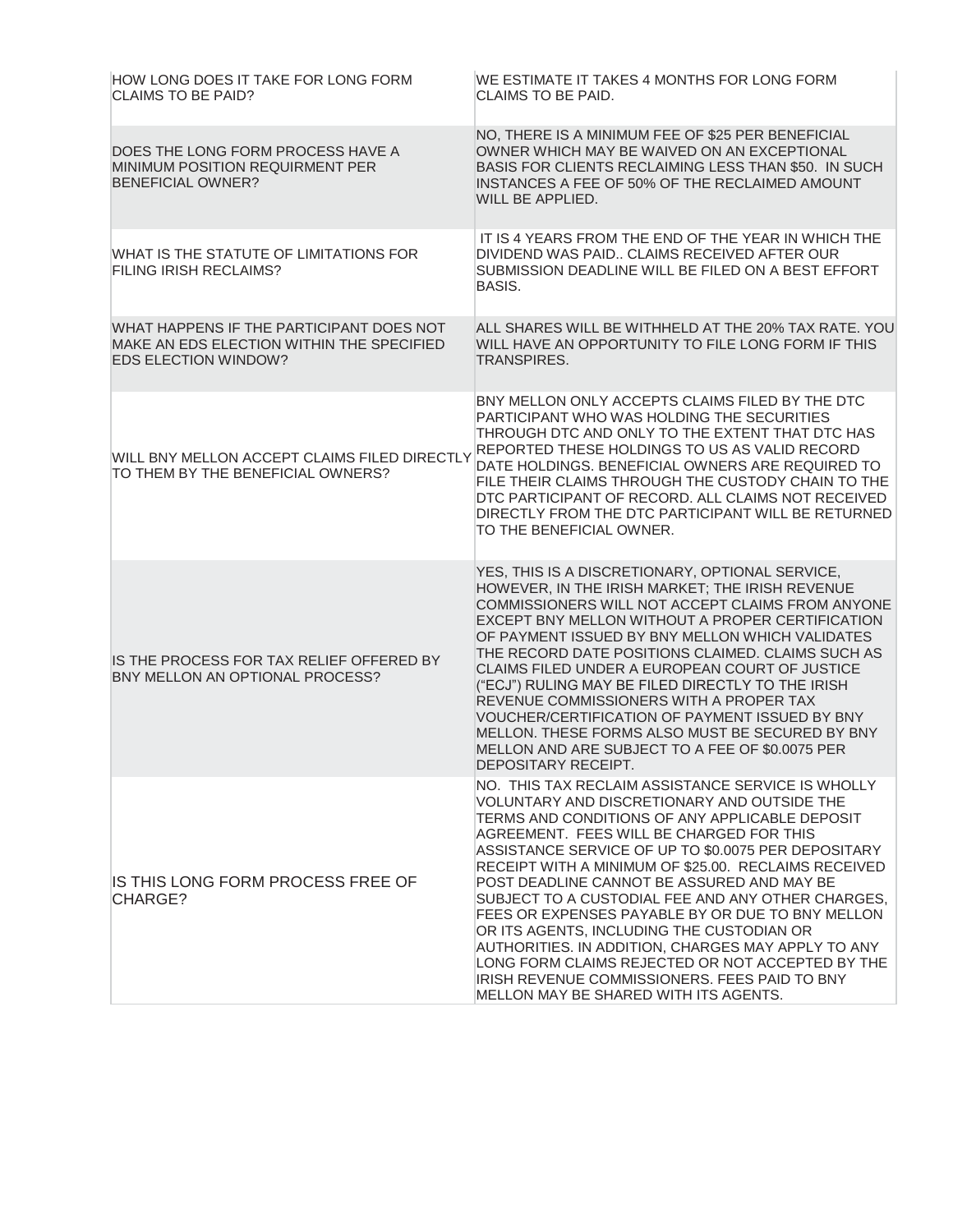#### **\*NOTE: Participants using the DTC EDS system agree that the following criteria have been met:**

- 1. The Participant has determined that the direct beneficial owner of the shares (individual or legal entity) is a resident of the United States who is eligible for the 0% Irish withholding tax rate. The direct beneficial owner of the shares to be paid at the exempt rate has a U.S. address on the participant's books and records. (For these beneficial owners, supporting documentation for EDS certification of the exempt rate consists of the books and records of the participant, showing a U.S. address for the direct beneficial owner, and need not be supported by a certificate of U.S. tax residence or by an application for exemption from Irish dividend withholding tax.) This is not tax advice. Please consult your tax advisor.
- 2. The Participant hereby certifies that it will indemnify BNY Mellon (and its agents) for any liability it may incur as a result of reliance upon information provided by such Participant in connection with an EDS election, a claim for refund, or a failure to provide information requested by the Irish Tax Authorities**.** BNY Mellon shall not be liable for any failure to secure a refund.
- 3. The Participant shall be liable for any loss due to foreign exchange fluctuations.
- 4. The Participant agrees to immediately return to BNY Mellon any funds erroneously received as a result of an improper EDS election or refund claim. In addition, the Participant agrees to pay any interest, additions to tax or penalties thereon.

#### **Warning and Disclaimer:**

**BNY Mellon will not be responsible for the truth or accuracy of any submissions received by it and, by following the procedures set forth herein or otherwise submitting any information, all submitting holders of DRs, and their agents and the participants, shall be agreeing to indemnify and hold harmless BNY Mellon and its agents for any and all losses, liabilities, fees and (including reasonable fees and expenses of counsel) incurred by any of them in connection therewith or arising there from. BNY Mellon and its agents will be relying upon the truth and accuracy of any and all submissions received by them in connection with the tax relief process and shall hold submitting holders of DRs and their agents and the participants, liable and responsible for any losses incurred in connection therewith or arising there from. There is no guarantee that the applicable tax authorities or the applicable issuer will accept submissions for relief. Neither BNY Mellon nor its agents shall be responsible or liable to any holders of DRs in connection with any matters related to, arising from, or in connection with the tax relief process described herein.**

## \*IRISH INDIVIDUALS **DO NOT** QUALIFY FOR 20% REFUND.

## **\*\*THE BENEFICIAL OWNER MUST NOT BE CONTROLLED OR OWNED BY IRISH RESIDENTS**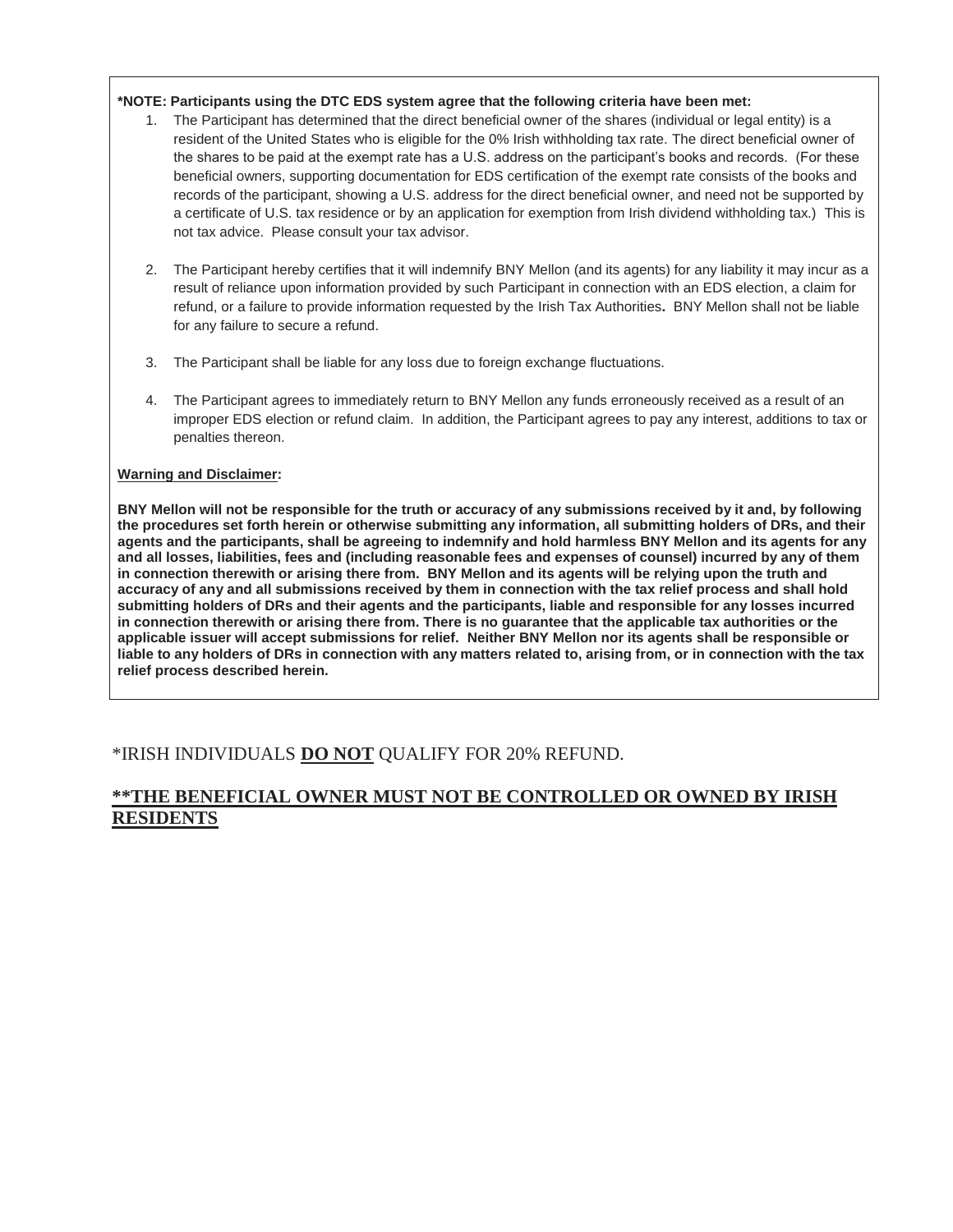## **APPENDIX A – COVER LETTER**

#### **(DTC Participant's Letterhead)**

GlobeTax as agent for BNY Mellon 90 Broad Street, 16th Floor New York, New York 10004-2205 Phone: 1-800-915-3536 Fax: 1-800-985-3536 ATTN: Irish Reclaims

#### **Re: Withholding Certification for RYANAIR ; CUSIP# 783513104**

We, **<DTC Participant Name>**, a Specified Intermediary (SI) by virtue of our agreement with DTC, also known under DTC participant number **0000,** acting on behalf of the beneficial owners of the DR income specified below claim repayment of **XXX EUR.** This repayment is in respect of DWT deducted from a relevant distribution made by **RYANAIR (Cusip: 783513104)** on the record date of **February 13, 2015** We declare that the beneficial owners of the dividends to which this repayment claim relates are entitled to receive the distribution without the deduction of DWT in accordance with Chapter 8A, Part 6 of the Taxes Consolidation Act, 1997 due to **<Beneficial Owners Country of Residence>** membership in the EU or because of an existing Double Taxation Treaty between **<Beneficial Owners' Country of Residence>** and Ireland. In addition, we hereby state that these shares are held in a nominee capacity only and we therefore receive no beneficial interest from them; all monies repaid by Revenue will be paid to the underlying beneficial owners.

Below is the list of beneficial owners and their respective holdings, which total **<Number of DRs held>** DRs. *Please note the ratio for this dividend of Ordinary shares to DRs is 5 : 1.* The information is as follows:

| <b>Beneficial Owner Name Address</b> | Taxpayer I.D. Number | # of DR(s) | # of Ordinary Shares |
|--------------------------------------|----------------------|------------|----------------------|
| 1)                                   |                      |            |                      |
| 2)                                   |                      |            |                      |
| 3)                                   |                      |            |                      |
| 4)                                   |                      |            |                      |
| 5)                                   |                      |            |                      |
|                                      |                      |            |                      |

We ask that BNY Mellon apply to the Irish Revenue Commissioners for the reduced withholding tax rate on the above beneficial owners' behalf. Please contact the undersigned at **[SIGNATORY'S TELEPHONE NUMBER]** or via email at **[SIGNATORY'S EMAIL ADDRESS]** should you have any questions.

#### **Agreements, Representations and Indemnification**

.

We hereby agree that this tax relief assistance service is wholly voluntary and discretionary and outside the terms and conditions of any applicable deposit agreement. We hereby accept and agree to pay the fees of BNY Mellon of up to \$0.005 per Depositary Receipt for Relief At Source or up to \$0.0075 per Depositary Receipt for the Long Form (with a minimum of \$25), and any other charges, fees or expenses payable by or due to BNY Mellon or its agents, including the (respective) custodian, in connection with the tax reclaim process, or to tax authorities or regulators (which fees, charges or expenses may be deducted from the dividend or any other distribution or by billing or otherwise in BNY Mellon's discretion). We hereby agree that any such fees, charges or expenses may be due and payable whether or not a successful reduction in rate or reclamation is obtained. We hereby acknowledge that fees paid to BNY Mellon may be shared with its agents and affiliates.

We hereby agree that in addition to statutory and documentation requirements and the deduction of fees, tax reclaim benefits will be subject to review and approval by the applicable custodian and the applicable tax regulators, and that BNY Mellon is not providing any legal, tax, accounting or other professional advice on these matters and has expressly disclaimed any liability whatsoever for any loss howsoever arising from or in reliance hereto.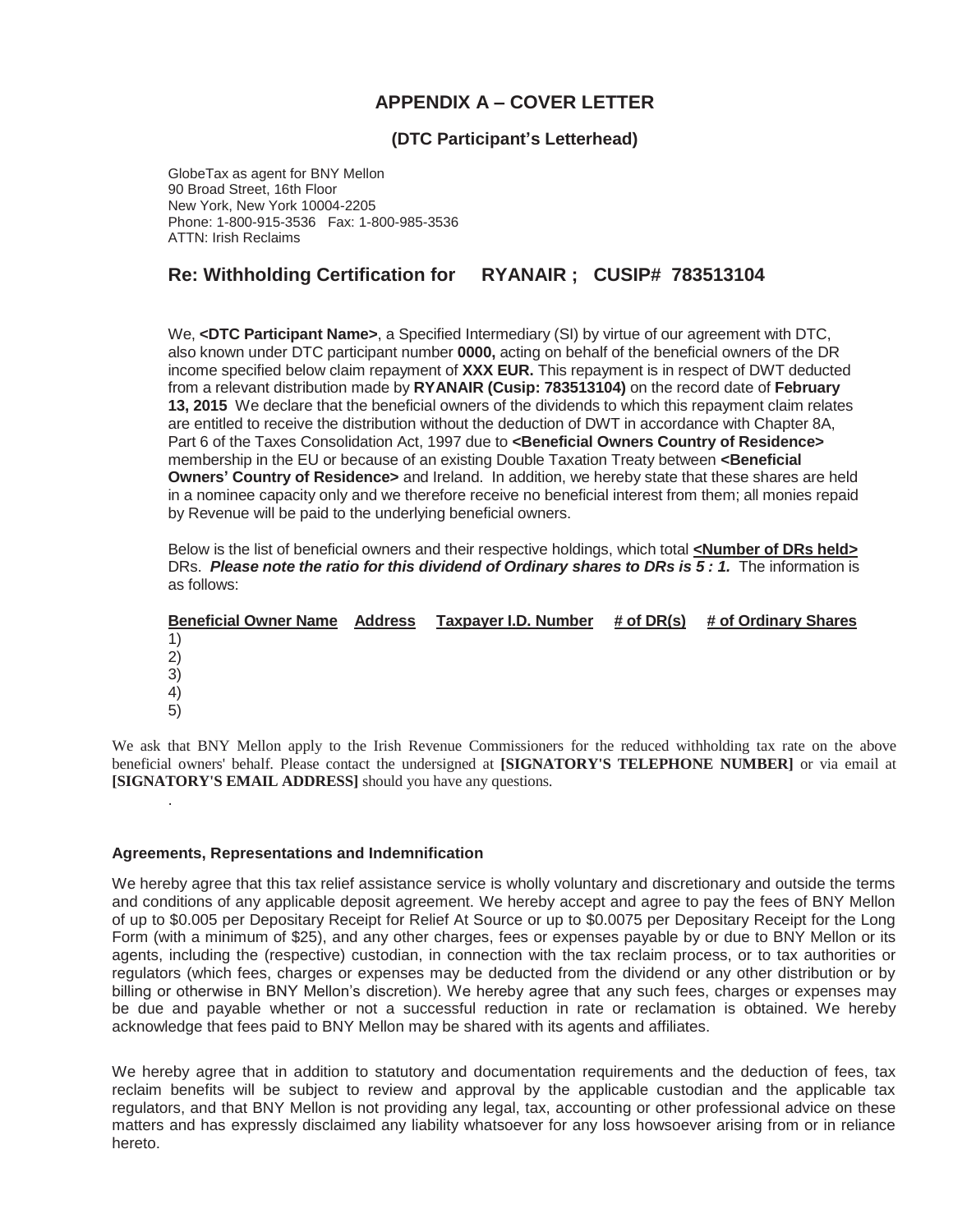We certify that to the best of our knowledge each of the beneficial owners identified hereby are eligible for the preferential rates as stated herein and we declare that we have performed all the necessary due diligence to satisfy ourselves as to the accuracy of the information submitted to us by these beneficial owners.

We will be fully liable for any and all claims, penalties and / or interest, including without limitation, any foreign exchange fluctuations associated therewith. BNY Mellon shall not be liable for the failure to secure any refund. In consideration of the assistance of BNY Mellon and the custodian in processing such claims, we expressly agree that BNY Mellon and its agents or affiliates shall not have any liability for, and we shall indemnify, defend and hold each of BNY Mellon and its agents and affiliates harmless from and against, any and all loss, liability, damage, judgment, settlement, fine, penalty, demand, claim, cost or expense (including without limitation fees and expenses of defending itself or enforcing this agreement) arising out of or in connection herewith.

Sincerely,

[Signature of authorized signatory for DTC Participant]

#### **[NAME AND TITLE OF AUTHORIZED OFFICER FOR DTC PARTICIPANT]**

PAYMENT ADDRESS:

 **\_\_\_\_\_\_\_\_\_\_\_\_\_\_\_\_\_\_\_\_\_\_\_\_\_\_ \_\_\_\_\_\_\_\_\_\_\_\_\_\_\_\_\_\_\_\_\_\_\_\_\_\_**